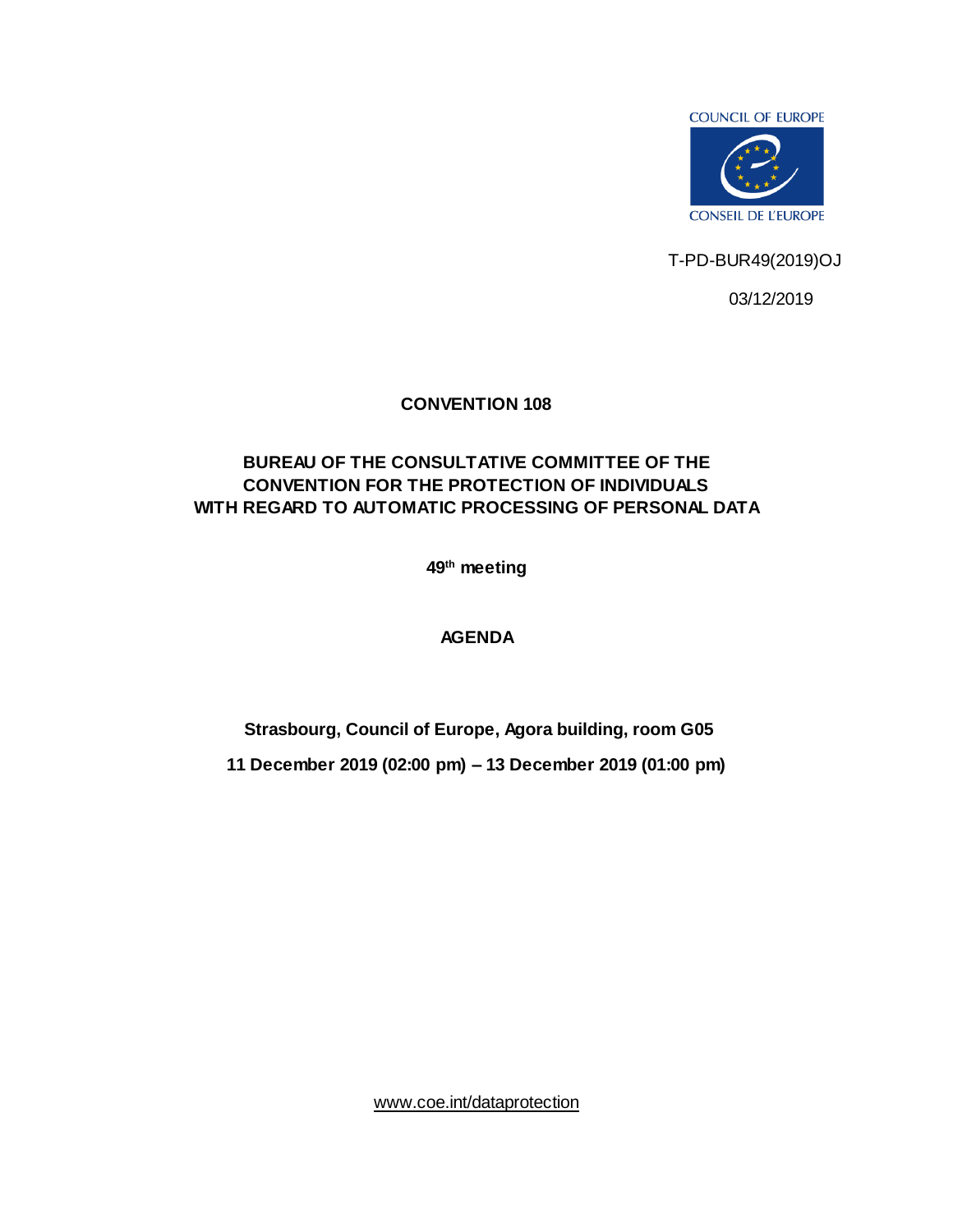|                                                            | 1. Opening of the meeting                                                                                                                             |  |  |  |
|------------------------------------------------------------|-------------------------------------------------------------------------------------------------------------------------------------------------------|--|--|--|
| T-PD(2019)RAP39Abr                                         | Abridged report of the 39 <sup>th</sup> Plenary meeting<br>(Strasbourg, 19-21 November 2019)                                                          |  |  |  |
| <u>T-PD-BUR(2019)48RAP</u>                                 | Abridged report of the 48 <sup>th</sup> Bureau meeting<br>(Paris, 25-27 September 2019)                                                               |  |  |  |
| <u>T-PD(2017)WP2018-2019</u><br>T-PD(2019)WP2020-2021final | Work programme of the Committee 2018-2019<br>Work programme of the Committee 2020-2021                                                                |  |  |  |
| T-PD(2017)Rules                                            | Rules of procedure                                                                                                                                    |  |  |  |
|                                                            | 2. Adoption of the agenda                                                                                                                             |  |  |  |
| <b>Compilation-test</b>                                    | 3. Statement by the secretariat                                                                                                                       |  |  |  |
|                                                            | Jan Kleijssen, Director of the Information Society and Fight<br>against Crime Directorate                                                             |  |  |  |
|                                                            | 4. Modernisation of Convention 108                                                                                                                    |  |  |  |
|                                                            | Required action: The Bureau will take note of the information<br>provided by the secretariat.                                                         |  |  |  |
|                                                            | Consolidated text of the modernised version of Convention 108                                                                                         |  |  |  |
|                                                            | Explanatory report of the modernised Convention 108                                                                                                   |  |  |  |
|                                                            | <b>Amending Protocol</b><br>5. State of play, ratifications and accessions                                                                            |  |  |  |
|                                                            |                                                                                                                                                       |  |  |  |
|                                                            | Required action: The Bureau will take note of the information<br>provided by the secretariat.                                                         |  |  |  |
|                                                            | Convention 108+: chart of signatures and ratification<br>Convention 108: chart of signatures and ratifications                                        |  |  |  |
|                                                            | 6. Evaluation and follow up mechanism under Convention<br>108+                                                                                        |  |  |  |
|                                                            | Expert: Ms Cécile de Terwangne, CRIDS, Namur<br>Franck Dumortier, CRIDS, Namur                                                                        |  |  |  |
|                                                            | Required action: The Bureau/WG will take note of the information<br>provided by the by the experts and will hold an exchange of views on<br>the topic |  |  |  |
| <b>Terms of Reference</b>                                  | ToR of the Working Group on the evaluation and monitoring<br>mechanism                                                                                |  |  |  |
| T-PD(2018)20rev3                                           | Evaluation questionnaire                                                                                                                              |  |  |  |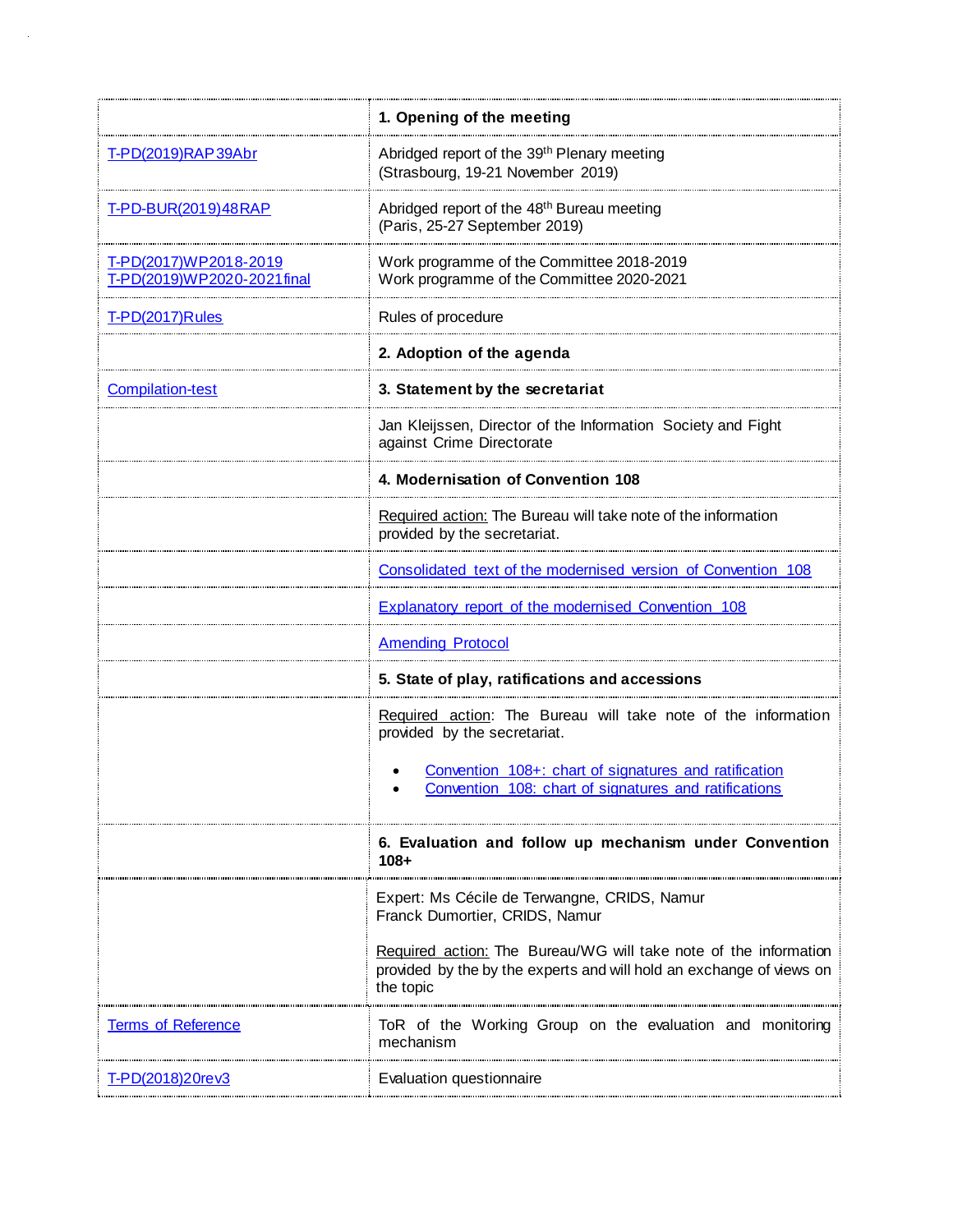| T-PD(2018)21rev3                        | Document on the evaluation and follow-up mechanism under<br>Convention 108+: process and rationale                                                                                                                             |  |  |  |
|-----------------------------------------|--------------------------------------------------------------------------------------------------------------------------------------------------------------------------------------------------------------------------------|--|--|--|
|                                         | 7. Law entorcement transborder  access to data                                                                                                                                                                                 |  |  |  |
| <u>T-PD(2019)8FIN</u>                   | Required action: The Bureau will take note of the information<br>provided by the Secretariat and will hold an exchange of views on<br>the issues at stake.<br><u>T-PD(2019)3</u>                                               |  |  |  |
|                                         |                                                                                                                                                                                                                                |  |  |  |
|                                         | <b>Preparation of a 2nd Additional Protocol to the Budapest</b><br>Convention on Cybercrime: Consultation with data protection<br>experts - Issues for discussion                                                              |  |  |  |
|                                         | T-CY discussion paper: Conditions for obtaining subscriber<br>information -static versus dynamic IP addresses                                                                                                                  |  |  |  |
|                                         | Answers from the Committee of Convention<br>108<br>to<br>the Discussion paper for the Octopus Conference                                                                                                                       |  |  |  |
|                                         | Key messages of the Octopus Conference 2018                                                                                                                                                                                    |  |  |  |
|                                         | 8. Facial recognition                                                                                                                                                                                                          |  |  |  |
| T-PD(2019)05rev                         | Experts: Sandra Azria, Lawyer; Frédéric Wickert, Founder and CEO<br>of A.I. Sense                                                                                                                                              |  |  |  |
|                                         | Required action: The Bureau will take note of the draft report and<br>will hold an exchange of views with the experts, with a view to<br>enabling the finalisation of their report and deciding on the<br>necessary follow-up. |  |  |  |
|                                         | 9. Data protection and education systems                                                                                                                                                                                       |  |  |  |
| T-PD(2019)06BISrev3<br>T-PD(2019)06rev3 | Expert: Jen Persson, Director, "defenddigitalme"                                                                                                                                                                               |  |  |  |
|                                         | Required action: The Bureau will hold an exchange of views with<br>the experts, with a view to enabling the finalisation of their report<br>and deciding on the necessary follow-up.                                           |  |  |  |
|                                         | 10. Cooperation with other Council of Europe bodies and<br>entities                                                                                                                                                            |  |  |  |
|                                         | Required action: The Bureau will take note of the information<br>provided by the secretariat.                                                                                                                                  |  |  |  |
|                                         | <b>Bioethics Committee (DH-BIO)</b><br><b>CAHAI</b><br><b>Macolin Convention</b><br>Steering Committee on Media and Information Society<br>(CDMSI)                                                                             |  |  |  |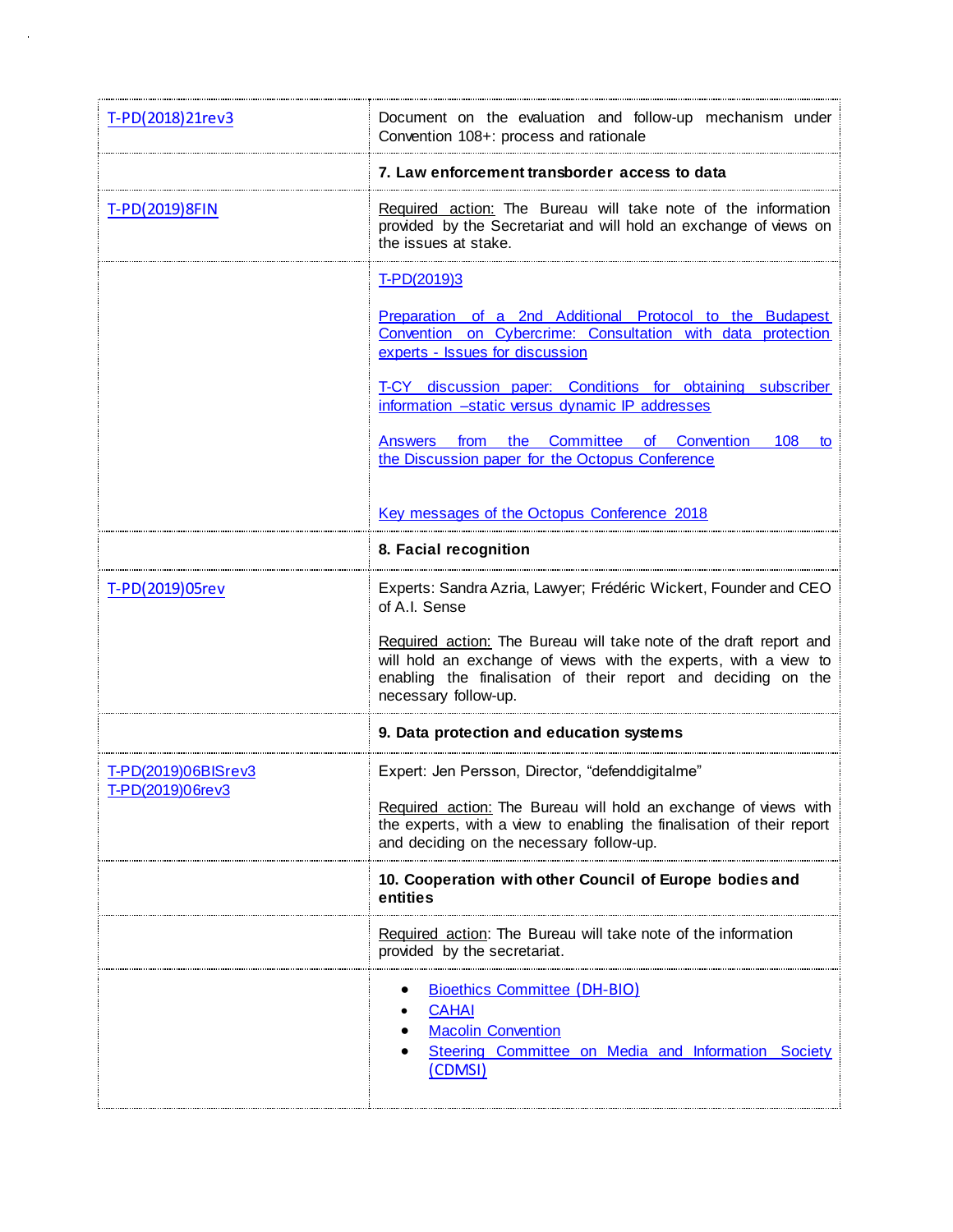|                               | 11. Overview of activities and major developments in the<br>field of data protection                                                                                                                                                                                                                                         |  |  |  |
|-------------------------------|------------------------------------------------------------------------------------------------------------------------------------------------------------------------------------------------------------------------------------------------------------------------------------------------------------------------------|--|--|--|
|                               | Required action: The Bureau will take note of the information<br>provided by the Secretariat and delegations.                                                                                                                                                                                                                |  |  |  |
| <b>ICRC Biometrics Policy</b> | Theme: Data Protection and Digital Identity:<br>African Network - Digital identity Working Group (Rabat, 4-<br>5 December 2019) - Omar Seghrouchni, President of the<br><b>CNDP Morocco</b><br>ICRC Biometrics policy - Gerald Page, Chair of ICRC Data<br><b>Protection Commission</b><br>IGF (Berlin, 28-29 November 2019) |  |  |  |
|                               | 12. Observers                                                                                                                                                                                                                                                                                                                |  |  |  |
|                               | Required action: The Bureau will take note of the information<br>provided by the observers.                                                                                                                                                                                                                                  |  |  |  |
|                               | Observers - State of play and admission criteria                                                                                                                                                                                                                                                                             |  |  |  |
|                               | 13. Interpretation of provisions                                                                                                                                                                                                                                                                                             |  |  |  |
|                               | Required action: The Bureau will discuss the possible<br>interpretation of provisions of modernised Convention 108 as<br>requested by a delegation during the 39 <sup>th</sup> plenary meeting                                                                                                                               |  |  |  |
|                               | 14. Next meetings                                                                                                                                                                                                                                                                                                            |  |  |  |
|                               | Required action: The Bureau will take note of the dates for the next<br>meetings.                                                                                                                                                                                                                                            |  |  |  |
|                               | Dates of further Bureau meetings in 2020:                                                                                                                                                                                                                                                                                    |  |  |  |
|                               | • 50 <sup>th</sup> Bureau meeting (Paris, 25-27 March 2020)<br>• 51 <sup>st</sup> Bureau meeting (Paris, 28-30 September 2020)                                                                                                                                                                                               |  |  |  |
|                               | Dates of the Plenary meetings in 2020:                                                                                                                                                                                                                                                                                       |  |  |  |
|                               | • 40th Plenary meeting (Strasbourg, 1-3 July 2020)<br>• 41 <sup>st</sup> Plenary meeting (Strasbourg, 18-20 november 2020)                                                                                                                                                                                                   |  |  |  |
|                               | 14. Any Other Business                                                                                                                                                                                                                                                                                                       |  |  |  |